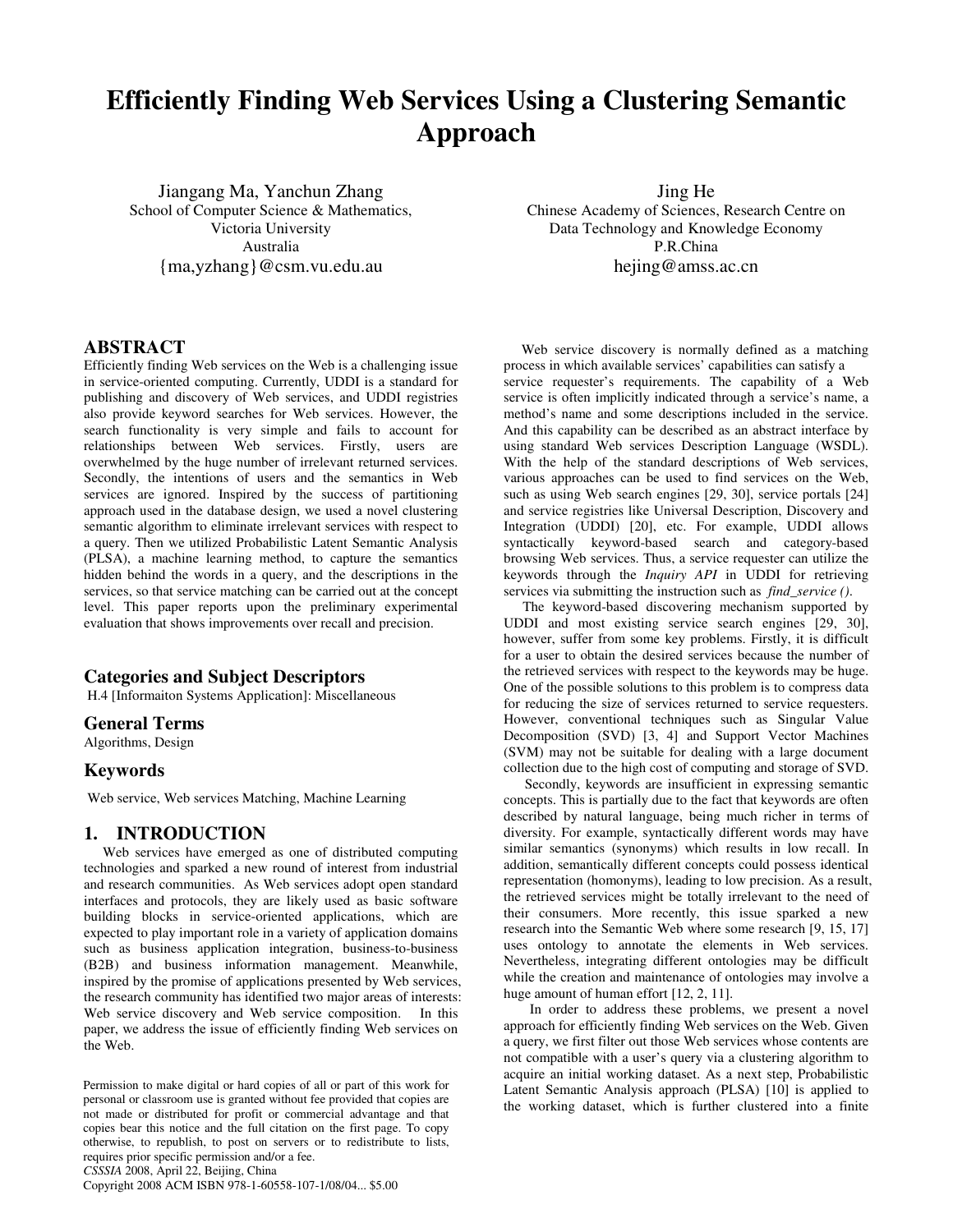number of semantically related groups. In this phase, we use a Probabilistic Latent Semantic Analysis approach (PLSA) to capture semantic concepts hidden behind the words in a query and the advertisements in services, so that services matching is expected to be implemented at an advanced concept level. We call our approach CPLSA. Broadly speaking, our method combines syntactic analysis with a clustering semantic approach which is based on the current dominating mechanisms of discovering and describing Web services with UDDI and WSDL.

Our key contributions are as follows:

- 1) A novel finding service approach through the combination of keyword technique and the semantics extracted from the services' descriptions.
- 2) Description of preliminary experiment to evaluate the effectiveness of our approach, and results show improvements over recall and precision.

The organization of this paper is as follows: First, we briefly discuss some of the research work related to locating Web services. In Section 3, a clustering probabilistic semantic matching approach is discussed. The detailed finding services, probabilistic model and matching algorithms are introduced in section 4. The preliminary experiment evaluation is presented in section 5. Finally, the conclusion and future work can be found in Section 6.

# **2. RELATED WORK**

In this section we briefly discuss some of the research work related to locating Web services.

Although various approaches can be used to locate Web services on the Web, this research is focused on the service discovery problem using a clustering method. The clustering methodology is a technology that transforms a complex problem into a series of simpler ones, which can be handled more easily. Specifically, this technology re-organizes a set of data into different groups based on some standards of similarity. Clustering analysis has been often used in computer science, as in data mining, in information retrieval, and in pattern classification.

More recently, clustering approaches are used for discovering Web services [6, 1, 16]. Dong [6] puts forward a clustering approach to search Web services where the search consisted of two main stages. A service user first types keywords into a service search engine, looking for the corresponding services. Then, based on the initial Web services returned, the approach extracts semantic concepts from the natural language descriptions provided in the Web services. In particular, with the help of the co-occurrence of the terms appearing in the inputs and outputs, in the names of the operations and in the descriptions of Web services, the similarity search approach employs the agglomerative clustering algorithm for clustering these terms to the meaningful concepts. Through combination of the original keywords and the concepts extracted from the descriptions in the services, the similarity of two Web services can be compared at the concept level so that the proposed approach improves the precision and recall.

Arbramowicz [1] proposes an architecture for Web services filtering and clustering. The service filtering is based on the profiles representing users and application information, which are further described through Web Ontology Language for Services (OWL-S). In order to improve the effectiveness of the filtering process , a clustering analysis is applied to the filtering process by comparing services with related the clusters. The objectives of the

proposed matchmaking process are to save execution time, and to improve the refinement of the stored data. Another similar approach [16] concentrates on Web service discovery with OWL-S and clustering technology, which consists of three main steps. The OWL-S is first combined with WSDL to represent service semantics before a clustering algorithm is used to group the collections of heterogeneous services together. Finally, a user query is matched against the clusters, in order to return the suitable services.

Other approach [5] focuses on service discovery based on a directory where Web services are clustered into the predefined hierarchical business categories. In this situation, the performance of reasonable service discovery relies on both service providers and service requesters having prior knowledge on the service organization schemes.

Our approach CPLSA has similarities to approaches [6, 1, 16] in that keywords are used to first retrieve Web services, and extract semantic concepts from the natural language descriptions in the Web services. However, our work differs from these works in several ways. Firstly, we eliminate irrelevant service via exploiting a clustering algorithm to diminish the size of services returned; this approach shows some potential applications like over mobile uses. Secondly, based on the characteristics of Web services with a very limited amount of information, we regard the extraction of semantic concepts from service description as a problem of dealing with missing data. Therefore, we utilize Probabilistic Latent Semantic Analysis (PLSA) [10], a machine learning method, to capture the semantic concept hidden behind the words in a query and the advertisements in services.

# **3. OVERVIEW OF CPLSA APPROACH**

 Our clustering semantic approach (CPLSA) is dependent on combination of the keyword technique and the semantics extracted from the services' descriptions. The objectives of CPLSA are to diminish the cost of computing a large dataset and to match services at the semantic concept level. To realize these goals, we first eliminate irrelevant Web services with respect to a query by using a modified clustering algorithm. After acquiring an initial service dataset, we use Probabilistic Latent Semantic Analysis to find a common semantic concept between Web services and query so that service matching against the query can be carried out at the concept level.

 The CPLSA approach is based on the assumption that the efficiency of finding services can be improved if irrelevant data can be eliminated before the extracting semantics algorithm is implemented. In this paper, the analysis of the proposed approach focuses on the scenario of discovering public Web services on the Web environment, which consists of following main procedures. Given a query, the proposed approach first retrieves a set of samples of Web services from a source of Web services. As the samples returned may include irreverent services with respect to the query, we then filter out those Web services whose contents are not compatible to a user's query via using a clustering algorithm to obtain an initial working dataset. Next Probabilistic Latent Semantic Analysis approach (PLSA) is applied to the working dataset, which is further clustered into a finite number of semantically related groups. This phase focuses on capturing semantic concepts hidden behind the advertisements in services. Finally, the semantic similarity of a query and Web services is measured within the related semantic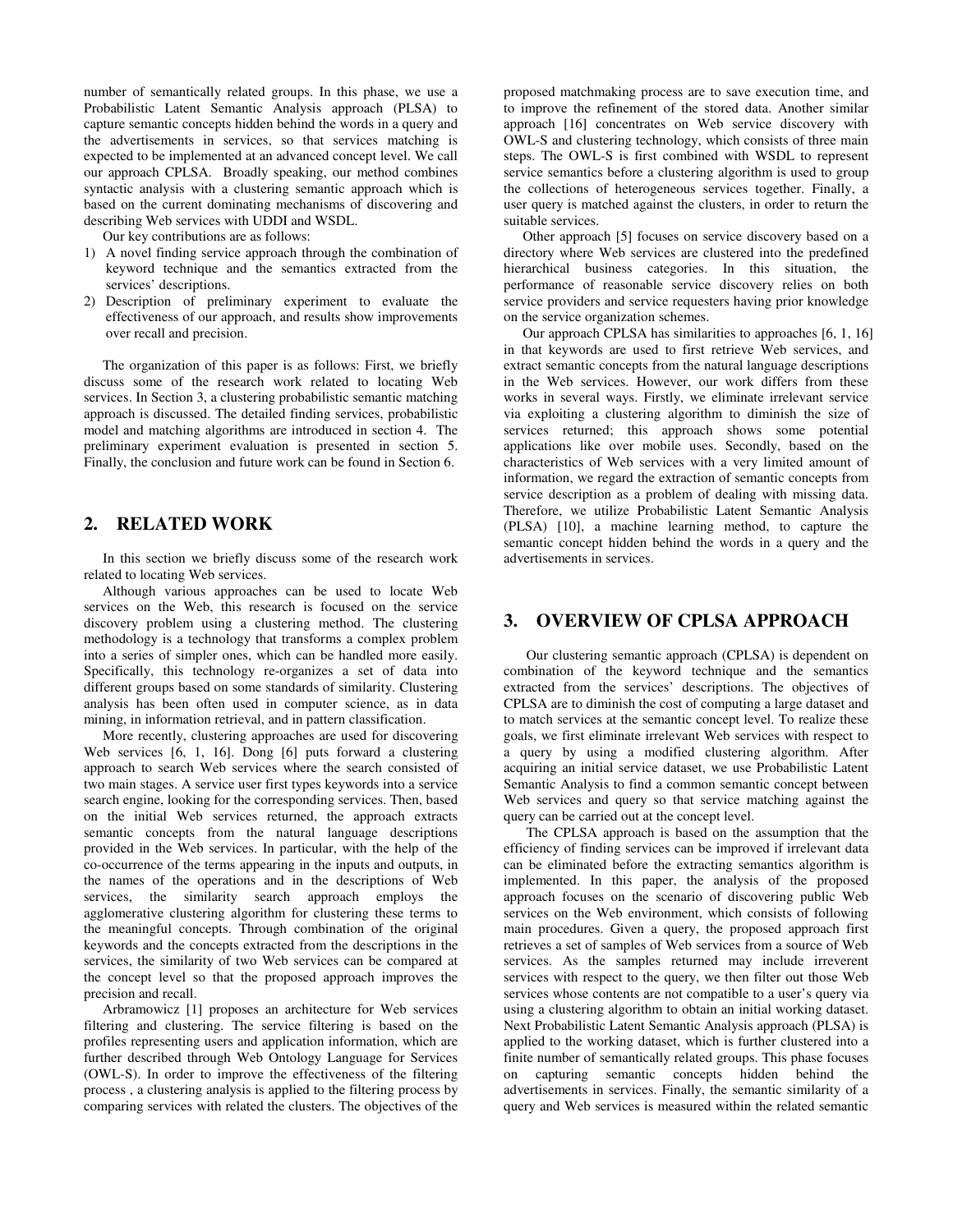cluster. Figure 1 illustrates the outline of the proposed clustering semantic probabilistic approach.



Figure 1. Outline of the matching approach

# **4. CPLSA: CLUSTERING PROBABILISTIC SEMANTIC APPRAOCH**

 In this section we propose our clustering probabilistic semantic approach (CPLSA) for efficiently finding Web services. As we noted earlier, the samples returned may include irreverent services with respect to a query, so we first filter out those Web services whose contents are not compatible to a user's query to form a working dataset. Then we apply PLSA to the working dataset for further clustering the dataset into a finite number of semantically related groups.

# **4.1 Eliminating Irrelevant Services from Service Collection**

 We first retrieve a set of samples of Web services from a source Web services. Given a query *q*, a source of services would return a set of services based on some kind of similarity. To calculate the similarity, we use the Vector Space Model (VSM) to represent Web services as points in syntactic space. Based on VSM, we can measure the similarity between a query *q* and a service *s* in the samples by computing the cosine of the angle between query vector *q* and service vector *s* as:

$$
Sim(q, s) = \frac{|q \bullet s|}{\|q\|^2 \bullet \|s\|^2}
$$
 (1)

 Using the above similarity computation, we can acquire an initial set of samples of services through selecting a predefined threshold.

 Considering the possibility that the initial set of services may contain the services whose contents are not compatible with a user's query, we eliminate them accordingly from the sample set to improve the efficiency of service discovery, and also to reduce the cost of computation. Intuitively, these irrelevant data may have some negative impact on efficiently finding Web services; for one thing, the data may diminish the accuracy of the learning algorithms; for the other, they would increase the computational load. Therefore, as the first step towards efficiently locating Web

services, these irrelevant services should be eliminated before the clustering semantic algorithm is implemented.

Several ways can be used to remove unrelated data from a dataset. One of the possible solutions is based on the feature selection, as indicated in [14]. This approach first sets a numerical threshold, and then computes the number of times a data object appears in a collection. If the number of times an object appearing in a collection is less than the predetermined threshold, the object is regarded as unrelated data and should be removed.

 We use a different approach to eliminate the unrelated services from the dataset. The method consists of two main steps. Given a query, the initial sample set of services retrieved is first divided into different groups by using a clustering algorithm, each group gathering related services and including a cluster centre. On the next step, the distance between a data object and each centre of each cluster is computed. If the distance between a data object and every cluster's centre is higher than a predefined threshold *u*, the object is regarded to be irrelevant to query, and should be eliminated. We first formulate the problem of irrelevant service elimination as follows.

**Definition 1.** *Given w returned services*  $S = \{s_1, s_2, \ldots, s_w\}$  *with respect to a query, cluster S to k groups*  $C = \{c_1, c_2, ... c_k\}$  *and remove service <sup>i</sup> s such that* 

$$
\|s_i - c_j\| \ge \varepsilon \quad , \ k < w \ , \ j \in (1, 2, \dots, k) \tag{2}
$$

*Where*  $\varepsilon$  *is a predefined threshold and*  $c_j$  *is the centre of a cluster.* 

◊

 Specifically, a k-means algorithm is used to clean the initial sample set of services retrieved. With k-means algorithm, a service set *S* is divided into k clusters  $c_j$ , each including a centre denoted as:

$$
cm_j = \frac{1}{|c_j|} \sum_{a_i \in c_j} a_i
$$
 (3)

Where  $|c_j|$  is the number of data points in cluster  $c_j$ 

 Based on the Euclidean distance measure, the distance between a data point  $a_i$  and a cluster centre  $cm_j$  can be represented as:

$$
dis(a_i, cm_j) = ||a_i - cm_j||_2 = \sqrt{\sum_{d=1}^{n} (a_{i,d} - cm_{j,d})^2}
$$
 (4)

, and the following objective function is used to represent quality of a cluster:

$$
O = \sum_{j=1}^{k} \sum_{a_i \in c_j} dis(a_i, cm_j)^2
$$
 (5)

 K-means algorithm continues until the objective function reaches minimum.

 The algorithm of services elimination based on k-means is shown in Figure 2.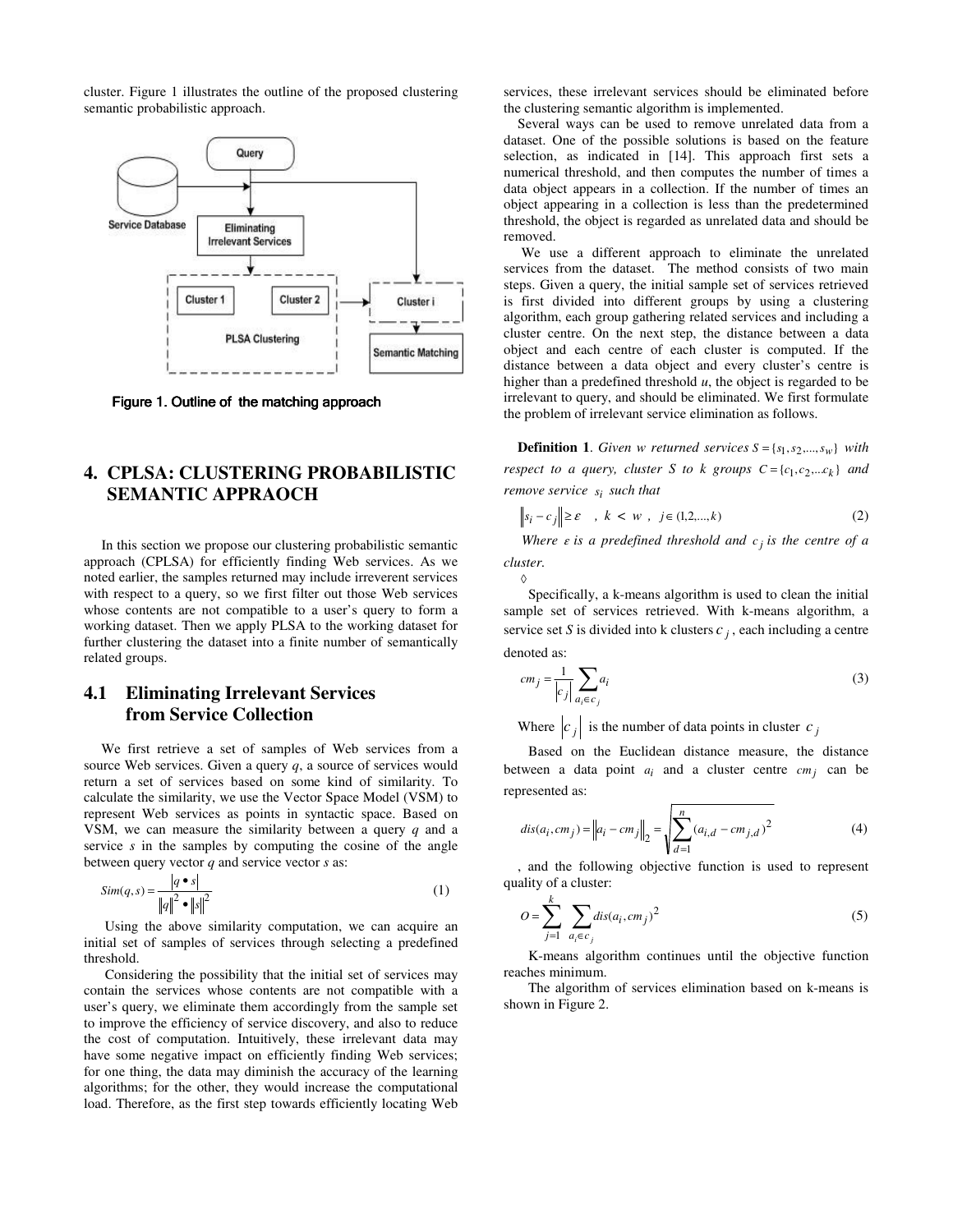| <b>Algorithm 1:</b> Eliminating Irrelevant Service |                                                             |  |
|----------------------------------------------------|-------------------------------------------------------------|--|
| 1.                                                 | <b>ServiceElimination</b> $(S, k, \mu)$ {                   |  |
| 2.                                                 | <b>Input:</b> services_corpus $(S)$ ; k: number_of_cluster  |  |
| 3.                                                 | $\mu$ : similarity _threshold                               |  |
| 4.                                                 | <b>Output:</b> a set of clean services MC;                  |  |
| 5.                                                 | $MC \leftarrow \phi$                                        |  |
| 6.                                                 | Assigning initial values to means $cm_1, cm_2, , cm_k$      |  |
| 7.                                                 | Begin                                                       |  |
| 8.                                                 | for service $s \in S$ do                                    |  |
| 9.                                                 | Finding s cluster centre $cm_i$ , assign s into the cluster |  |
| 10.                                                | Computer new centre                                         |  |

| 16.  | $MC = MC \cup s$ |  |
|------|------------------|--|
| 17.  | end if           |  |
| -18. | end for          |  |

15. **if** distance  $(s, c_i \bullet center) \leq \mu$  then do

13. **for** each cluster  $c_i \in C = \{c_1, c_2, ..., c_k\}$  **do** 14. **for** *each service*  $s \in c_i$  **do** 

 19. **end for** 20. **Return MC**

21. **End** 

11. **end for**

12. /\* service elimination \*/

#### Figure 2. Algorithm for eliminating irrelevant services

### **4.2 Constructing Service Transaction Matrix**

As described in the previous section, an initial working dataset is obtained by eliminating irrelevant services from the sample set of services retrieved with a k-means algorithm. In this section, we further consider the relationship amongst services and construct a service matrix to be used as the input for our cluster-based algorithm introduced in the next section.

In traditional distributed databases, the relationship between the words in a dataset and service documents can be represented as a transaction matrix, where each column corresponds to a Web service document; each row represents a word (transaction). Meanwhile, the entries in the transaction matrix represent the frequency of occurrence of a word appearing in a service document. A service transaction matrix is shown in Table 1.

#### Table 1: **An Example of Service Transaction Matrix**

|              | Service1 Service2 | Service 3 service 4 |  |
|--------------|-------------------|---------------------|--|
| Transaction1 |                   |                     |  |
| Transaction2 |                   |                     |  |
| Transaction3 |                   |                     |  |
| Transaction4 |                   |                     |  |

 To construct such a matrix, we exploit the Vector Space Model (VSM) to describe each service document in the working dataset. In VSM, each document is described by bag of words or terms, which means the frequency of the words in a document is considered while the positional relationship between terms is ignored. In addition, all terms in a data collection form a vocabulary, which spans a high dimensional feature space in which documents are represented as a set of points. According to VSM, each document can be represented a vector as

 $\vec{a}_i = (w_{1,i}, w_{2,i}, \dots, w_{\nu,i})$ 

*w tf*

Where v is the size of the vocabulary

The values of entries  $w_{i,j}$  in the document vector  $\vec{a}_i$  can be determined through different schemes such as with counting the time of co-occurrence of a word appearing in a document.

 In our case, the term-frequency and inverse-documentfrequency (TF-IDF) [18] are used to denote the entries  $w_{i,j}$  in a document vector  $\vec{a}_i$ . The weight  $w_{ij}$  is defined as the TF-IDF weight of the word j in documents i , denoted as following:

$$
y_{ij} = tf_{ij} \bullet \log(\frac{n}{n_i}),\tag{6}
$$

Where  $tf_{ij} = \frac{dy}{|a_i|}$  $\dot{a}_j = \frac{n_{ij}}{a_i}$  $tf_{ij} = \frac{n_{ij}}{n_{ij}}$  denotes word frequency, that is, the number

of times word *j* appears in service *i*, and  $n<sub>i</sub>$  is the number of services that contain word *j*.

 Using formula 1, we can denote the similarity between two documents by computing the cosine of the angle between the two document vectors.

 Based on the above description, the service documents in the working dataset can be represented as a matrix:

 $i \in R^m$  $A = [a_1, a_2, ..., a_n] \in R^{m \times n}$  with  $a_i \in R$ 

 In the above descriptions of service elimination and service matrix construction, the focus is put on analysing the syntactical correlation between the query and services at a basic level, aiming to improve the performance of service discovery. In the following sections, we shift our attention to the analysis of semantic concept.

### **4.3 Finding Services Based on PLSA**

In this section, we discuss services matching at advanced concept level. We extend our previously reported work of discovering Web services based on PLSA [13, 23] with the introduction of a new algorithm after briefly introducing the basic principle of PLSA.

Our probabilistic semantic approach is based on the PLSA model that is called *aspect model* [10]. PLSA utilizes a Bayesian network to model an observed event of two random objects with a set of probabilistic distributions. In the text context, an observed event corresponds to occurrence of a word *w* occurring in a document. The model indirectly associates keywords to its corresponding documents by introducing an intermediate layer called hidden factor variable  $Z = \{z_1, z_2, ..., z_k\}$ . Based on the assumption that a document and a word are conditionally independent when the latent concept is given, the joint probability of an observed pair ( $d_i, w_j$ ) obtained from the probabilistic model is shown as following:

$$
P(d_i, w_j) = P(d_i)P(w_j \mid d_i),\tag{7}
$$

Where

$$
P(w_j \mid d_i) = \sum_{f=1}^{k} P(z_f \mid d_i) P(w_j \mid z_f)
$$
 (8)

 From formula 8, the aspect model expresses dimensionality reduction by mapping a high dimensional term document matrix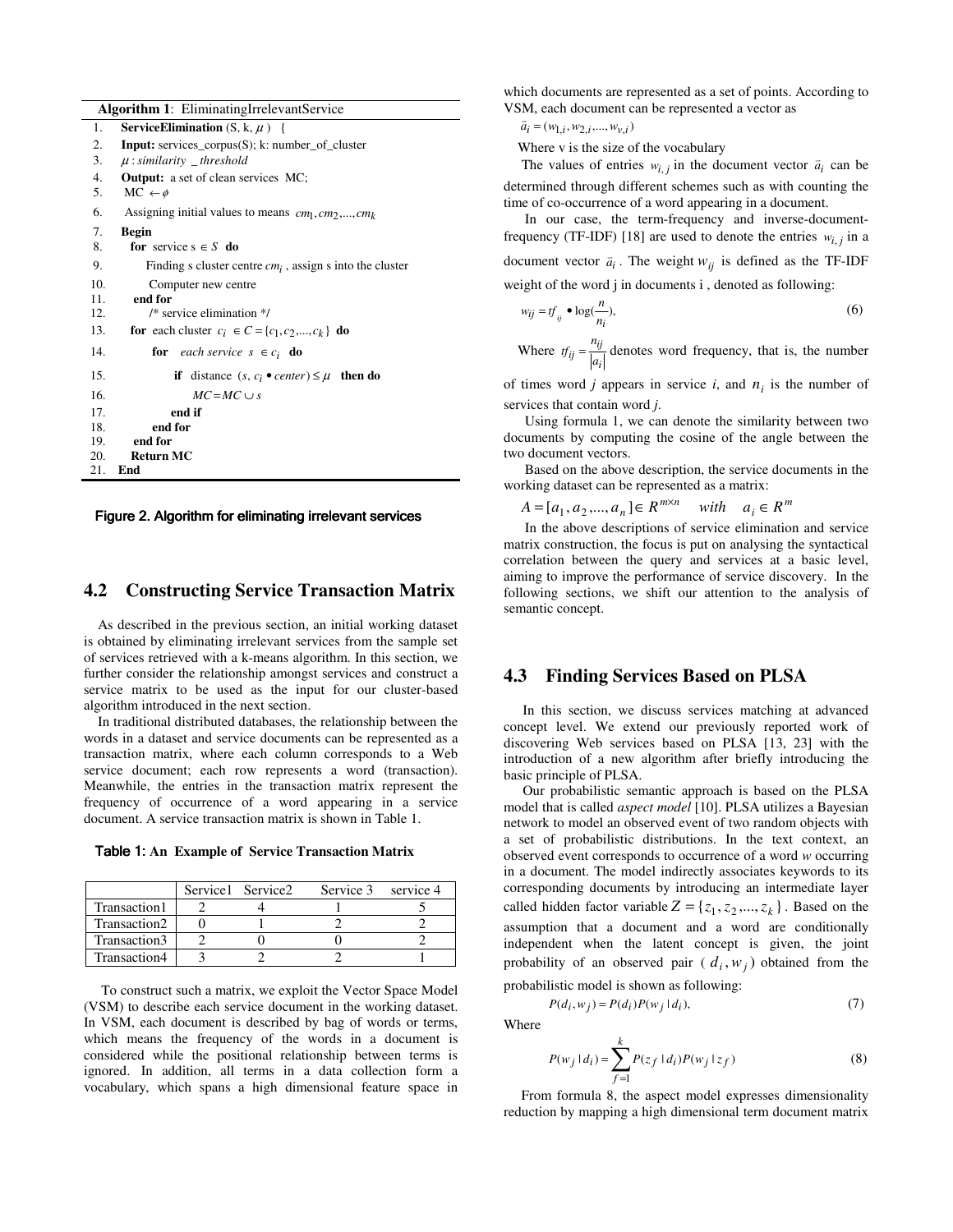into the lower dimensional one (k dimension) in latent semantic space.

 The learned latent variables can be used to cluster Web services. As already mentioned, a Web service can be described as a multinomial probability distribution  $P(z_f | d)$  over the latent variables  $z_f \in Z = z_1, z_2, ..., z_k$ . This representation of a service with these factors reflects the likelihood that the service belongs to certain concept groups. If a probability distribution over a specific factor  $z_f$  when given a Web service  $d_i$  is high, the Web service  $d_i$  can be clustered to the aspect  $z_f$ . This fact indicates that the PLSA model can function as a soft clustering approach that maps the observed object corresponding to natural concepts. In other words, if the objective of a service user, represented by a query, is closely associated to some Web services, the query and the services are expected to be mapped to some given factors with higher probability, compared to others with lower probability. In order to locate memberships that are associated with the latent

Thus, for each hidden factor, we can compute  $P(z_f | d_i)$  and

factors, we can compute mixing coefficients:

get a maximised value for a specific Web service  $d_i$ :  $Z_{\text{max}}(d_i)$ that can be used as the class label for this service. In this way, all Web service documents are clustered to different categories in which all Web services indicate similar types.

 The key to our approach is to cluster the services into a group of learned latent variables, which can be achieved by computing probability *P*(*latent* − var*iable* | *service*) for each latent variable using formula 9. The rationale for this is that in the dimensionreduced semantic space, each Web service can be represented as a mixture of latent variables and the services with similar semantic concepts are projected to be close to each other. With the maximum value of the computation used for the class label for a service, we can categorize services into their corresponding group.

$$
P(z \mid d_{new}) = \frac{P(d_{new} \mid z)P(z)}{P(d_{new})} = \frac{P(d_{new} \mid z)P(z)}{\sum_{z_f \in Z} P(d_{new} \mid z_f)} \tag{9}
$$

 The outline of clustering services based-on PLSA is shown as following:

Input: service matrix

Output: k service communities

- Step1: choosing a service, compute probabilistic
- with respect to each hidden variable using formula (9) Step2: find the maximum value of the probability for the
- Service Step3: put the service to its corresponding to group and select next service

 As a query may be outside the model, we use Expectation Maximization [10] algorithm to fold the query in the model. Finally, we use the following formula for computing the similarity.

$$
sim_{PLSA}(d_i, q) = \frac{\sum_{z_f \in Z} P(z_f \mid q) P(z_f \mid d_i)}{\sqrt{\sum_{z_f \in Z} P(z_f \mid q)^2} \sqrt{\sum_{z_f \in Z} P(z_f \mid d_i)^2}}
$$
(10)

#### **Algorithm 2:** SimilarityMatching

- 1. **SimilarityMatching**  $(SM, q, \mu_s)$  {
- 2. **Input:** *services matrix(SM); q*: query;  $\mu_s$  : *similarity* \_ *threshold*
- 3. **Output:** *Matched Services, MC;*
- 4. MC  $\leftarrow \phi$
- 5. **Begin**
- 6.  $SC \leftarrow$  Categorizing Services (SM, K) 7. /\* add new query to model \*/
- 8.  $P(z | q) \leftarrow fold\_in\_query()$
- 9.  $sc_m \leftarrow \text{find\_matched\_ category for query}$
- 10. **for** *each service*  $sm_i$  *in MatchedCategory*  $sc_m$  **do**
- 11.  $S_{sm_i}\_\_QoS = calculate\_\_S_{sm_i}\_\_QoS$
- 12. /\*compute similarity using formula (10)\*/
- 13.  $sm_{i\_score} = calculate\_simp_{LSA}(sm_i, q)$
- 14.  $sm_i\_FinalScore = S_{sm_i}\_QoS + sm_i\_score$
- 15. **if**  $sm_i$ <sub>*-FinalScore* >  $\mu_s$  **then do**</sub>
- 16.  $MC \leftarrow MC.append(\, sm_i\,)$
- 17. **end if**  18. **end for**
- 19. **return MC**
- 20. **End**

Figure 3. Algorithm for semantic similarity matching

## **4.4 Evaluating Quality of Cluster**

 In this research, entropy and purity are used to evaluate a cluster's quality. Suppose *m* classes represent partitioned services (service categories) and *k* clusters produced by our clustering algorithm, then the following definitions [14] apply:

For a cluster  $c_j$ , its entropy is defined as:

$$
E(c_j) = -\sum_{i=1}^{m} \frac{n_j^i}{n_j} \bullet \log\left(\frac{n_j^i}{n_j}\right),\tag{11}
$$

Where  $n_j = |c_j|$ , representing the size of cluster  $c_j$ , and

 $n_j^i$  indicates the number of services in cluster  $c_j$  that belongs to class *i*.

Entropy expresses a cluster's consistence. If the members of a cluster come from different classes, the value of the entropy is high.

The purity of a cluster  $c_j$  is defined as:

$$
P(c_j) = \frac{1}{n_j} \sum_{j=1}^{k} \max_i \{n_j^i\}
$$
 (12)

Where *i* varies over all classes.

Purity indicates the classification accuracy.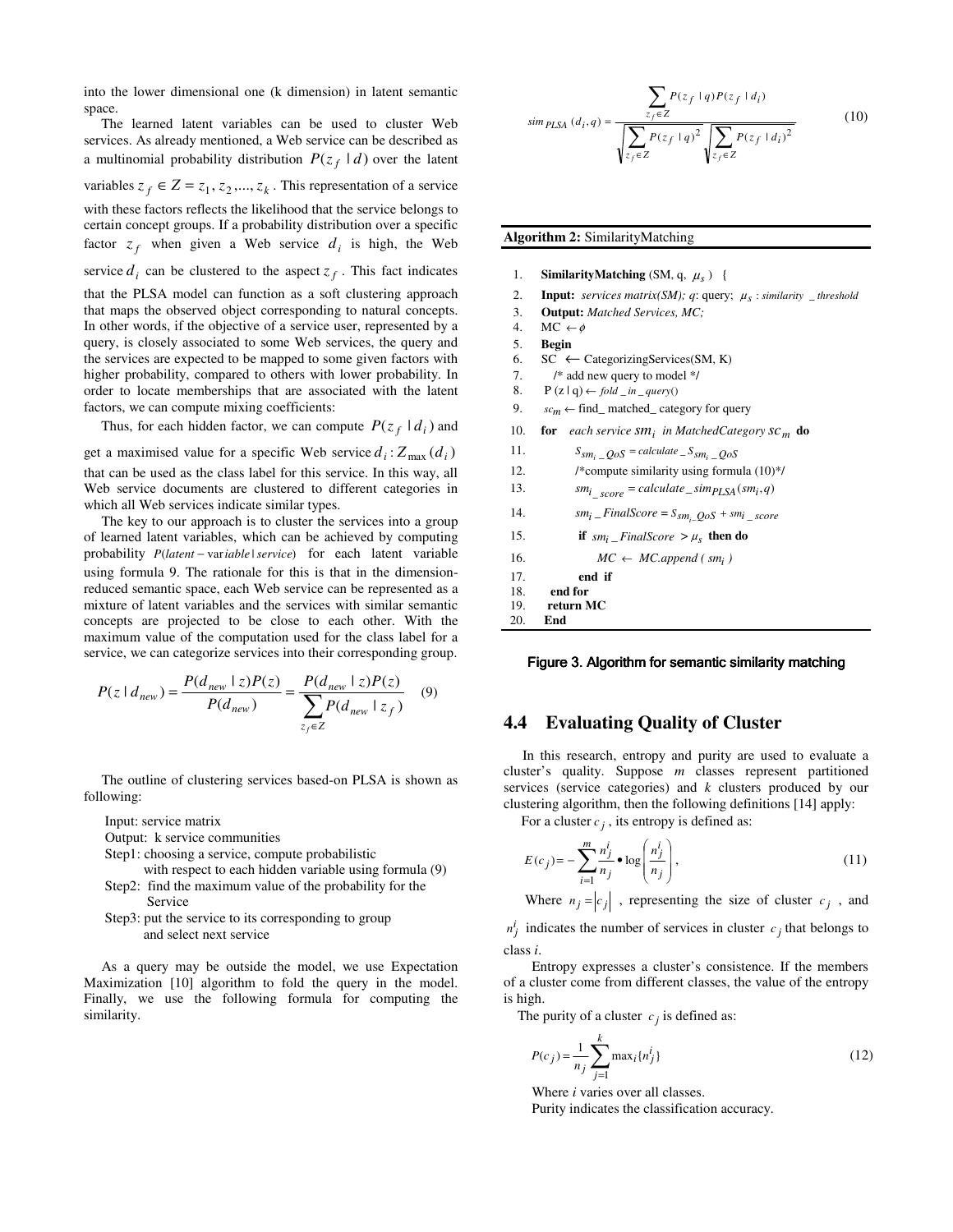# **4.5 Summary of Our Approach**

Our clustering semantic approach (CPLSA**)** uses a dynamic algorithm that partitions a service working dataset into smaller pieces. It includes the two main phases: eliminating irrelevant services and matching services at semantic concept level. The irrelevant services are first removed from the initial samples of services to form a working dataset. Note that at this stage, no semantic similarity is involved because the main objectives are to reduce the initial size of service collection and also to diminish the cost of calculating a large data set. Once the irrelevant services are eliminated, a Probabilistic Latent Semantic Analysis approach is applied to the working dataset for capturing semantic concepts. As a result, Web services are clustered into a finite number of semantically related groups. Based on the clustered service groups, a set of matched services can be returned by comparing the similarity between the query and related group, rather than computing the similarity between query and each service in the dataset. If the service results returned are not compatible to the user's query, the second best cluster would be chosen and the computing proceeds to the next iteration. The pseudo code for CPLSA algorithm is given as following.

**Algorithm 3:** SummaryOfClusteringAlgorithm

- 1. Retrieving initial samples of services
- 2. Eliminating irrelevant services to form a working dataset
- 
- 3. Applying PLSA to the dataset 4. Semantic matching query with Semantic matching query with services in related clustered group
- 5. **if** the results match the query **then** goto step 8
- 6*.* **else** choosing next cluster goto step 4
- 7. **end if** 8. **end**

Figure 4. Summary of CPLSA algorithm

# **5. PRELIMINARY EVALUATION**

 In this section we present our preliminary experiments to evaluate the effectiveness of our clustering semantic approach CPLSA. We first describe the experimental dataset and the evaluation metric, and then present the experimental results.

## **5.1 Experimental Dataset**

 Our preliminary experiments were implemented over the real dataset of Web services whose WSDL files can be accessed via [27]. The collection of services includes 424 Web service descriptions covering the 25 categorises such as Zip code finder and weather information, etc. We selected the dataset of Web services for several reasons. Firstly, up to now, there are no extensive datasets of real services available. Secondly, the Web services in the collection are gathered from real-world service sites like SALCentral and XMethods [24], and artificially classified into different categories so that these Web services provide a basis on which testing and comparison can be implemented based on a variety of situations.

 For the experimental comparison, we particularly choose four categories: Business, Communications, Converter and Money.

# **5.2 Data Processing**

 The goal of the data processing is to transform raw Web service information into an appropriate data format suitable for model learning. We extracted keywords from service description, names of operation, etc., and applied commonly used approaches for word processing. One of methods for data processing included word stemming and stopwords removing. The former removes common term suffix while the latter eliminates very frequently used words. In our experiment, we used the Porter stemmer to parse the 320 Web services documents. All these processes were expected to improve the performance of matching Web services. An example of service is shown as following:

 *Converts between different currencies in the Euro zone and the Euro.* 

 After extracting the keywords, we obtain a service collection consisting of 320 services which are divided into two data sets: training data and test data.

# **5.3 Performance Measure**

 In order to evaluate the effectiveness of the proposed approach, we use the standard accuracy, precision and recall to measure overall performance. After training the model with PLSA, a set of hidden semantic variables, each of which indicates a service category is given. With the learned hidden semantic features, a query's or a new service's related category by computing the probability using formula 9 was determined. To evaluate the performance of the clustering algorithm, the accuracy is defined as follows:

$$
Accuracy = \frac{number\_of\_identified\_series\_j}{number\_of\_service\_in\_Category\_j}
$$
(13)

 The two measurements the standard recall and precision indicate how relevant and appropriated a retrieved service is to a service user's needs. The recall of our approach is defined as

$$
Recall = \frac{B}{A}
$$
 (14)

 Where *A* is the total number of relevant services in the service collection and B is the number of relevant services retrieved.

The precision of the approach is defined as

$$
Precision = \frac{B}{C}
$$
 (15)

Where *C* is the total number of services retrieved and B is the same numerator in the formula 14.

### **5.4 Results**

 In this experiment, we evaluated the performance using our semantic matching service approach (CPLSA). We first trained the probabilistic semantic model through setting the different numbers of latent semantic variables ranging from 2 to 20, in order to observe the performance of the retrieval. As data used in this work is artificially classified into different categories, the results were observed in various service categories. In particular, we calculate and compare the recall and precision by selecting four hidden semantic variables, which represent four service categories: Business, Communications, Converter and Money.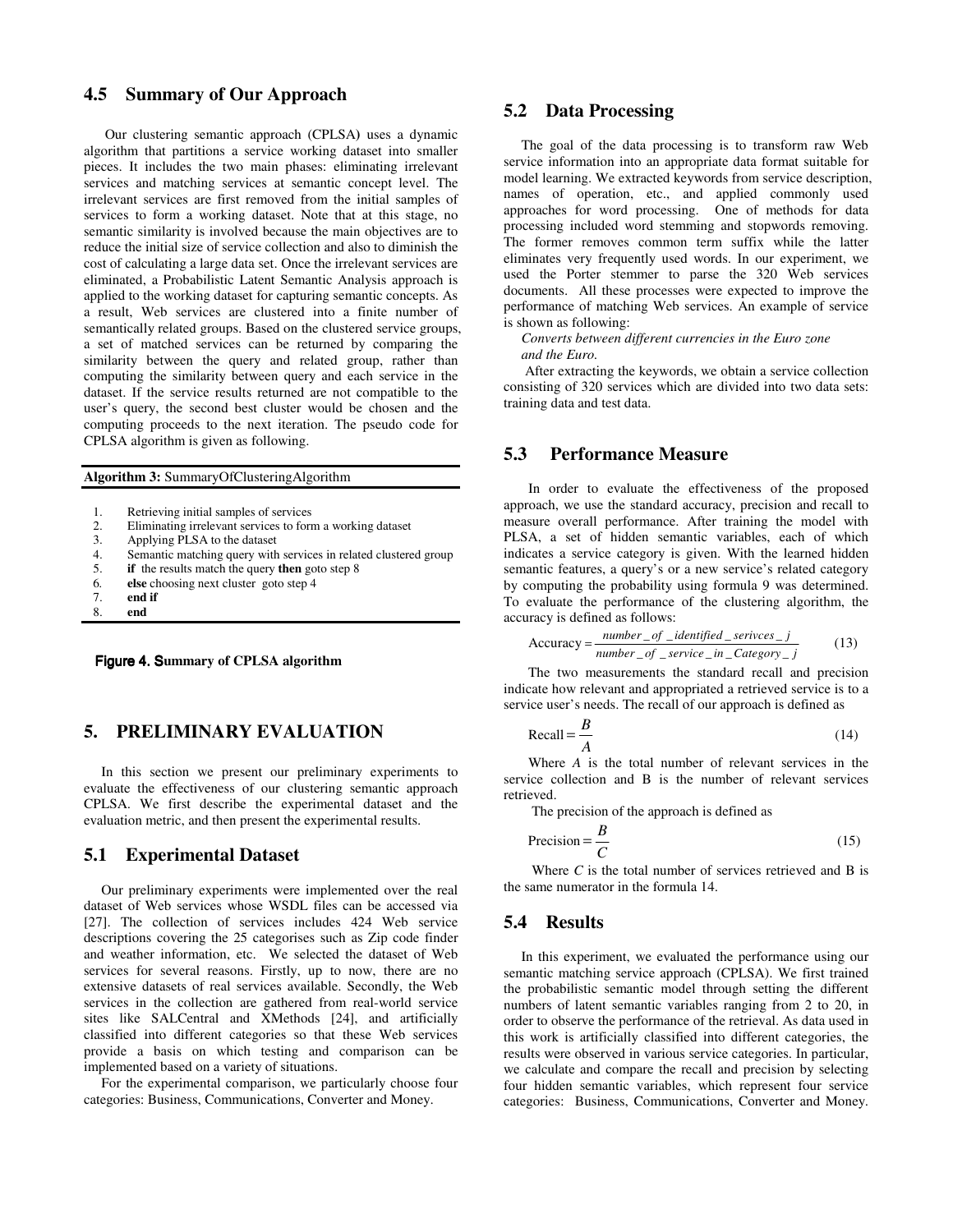In addition, CPLSA performance was investigated by comparing our probabilistic semantic approach with a keyword approach.

 The first experiment was implemented over the dataset to observe the performance of probability model learning. Table 2 lists the 10 extracted latent aspects and their corresponding categories. An example of the likely words for four hidden semantic concept is shown in Table 3.

| Table 2. Aspects and their service categories |  |
|-----------------------------------------------|--|
|                                               |  |

| Aspect | Service categories |
|--------|--------------------|
|        | <b>Business</b>    |
| 2      | Web                |
| 3      | <b>News</b>        |
| 4      | Money              |
| 5      | Developers         |
| 6      | Finder             |
| 6      | Converter          |
| 8      | Games              |
| Q      | Mathematics        |
|        | Country            |

 To see how effective our clustering semantic approach described in the previous section is, we compared the performance of the CPLSA approach with the keyword-based approach. In this experiment, we first fixed the parameter for the experiment, e.g., setting clusters' number to 4. The comparison was made on the top n=10 results retuned by each method, and the experiments were repeated 10 times. The result of the comparison on the accuracy is shown in the Figure 5. As can be seen from this figure, the performance of keyword-based technique only based on the text description in Web services is poor. However, the accuracy of service retrieval is improved when CPLSA approach is introduced.



Figure 5. Accuracy of CPLSA and keyword for four categories

 The next experiment implemented was to inspect the recall and precision by comparing CPLSA and keyword-based approach. The results are illustrated in Figure 6. From the Figure 6, we can see that CPLSA performed better than keyword-based approach in the selected four categories. For example, for the query containing "conversion", keyword-based approach may retrieve only those service that include the word conversion, but PLSA-based approach can get services including words "conversion" and "translation".

#### Table 3. examples of the most likely words for 4 hidden concept

|          | P(word   aspect) | most likely words |
|----------|------------------|-------------------|
| aspect 1 | 0.0835           | information       |
|          | 0.0683           | Address           |
|          | 0.0612           | Telephone         |
|          | 0.0607           | Service           |
|          | 0.0531           | source            |
| aspect 2 | 0.1368           | Translate         |
|          | 0.0879           | Convert           |
|          | 0.0684           | State             |
|          | 0.0586           | English           |
|          | 0.0489           | system            |
| aspect 3 | 0.1093           | address           |
|          | 0.1054           | Zip               |
|          | 0.0828           | Place             |
|          | 0.0753           | Name              |
|          | 0.0702           | code              |
| aspect 4 | 0.2052           | Service           |
|          | 0.1758           | Web               |
|          | 0.0892           | Fax               |
|          | 0.0803           | Address           |
|          | 0.0708           | Italian           |



Figure 6. Precision and recall of PLSA and keyword for four categories

# **6. CONCLUSION AND FUTURE WORK**

 It is a challenging task to effectively find the desired Web services that conceptually match user's needs. In this paper, we studied two main problems introduced by the keyword-based search approach: lacking semantics and high cost of computation. To overcome the problems, we proposed a clustering Probabilistic Semantic Approach (CPLSA). Based on the assumption that the efficiency of finding services can be improved if irrelevant data is eliminated, we applied a k-means approach to eliminate irrelevant services. After removing irrelevant services with respect to a query, the PLSA technique is applied to the service dataset so that service matching against the query can be carried out at the concept level. We also performed several experiments to evaluate the effectiveness of the proposed approach. Overall, the results show that our approaches improve over recall and precision.